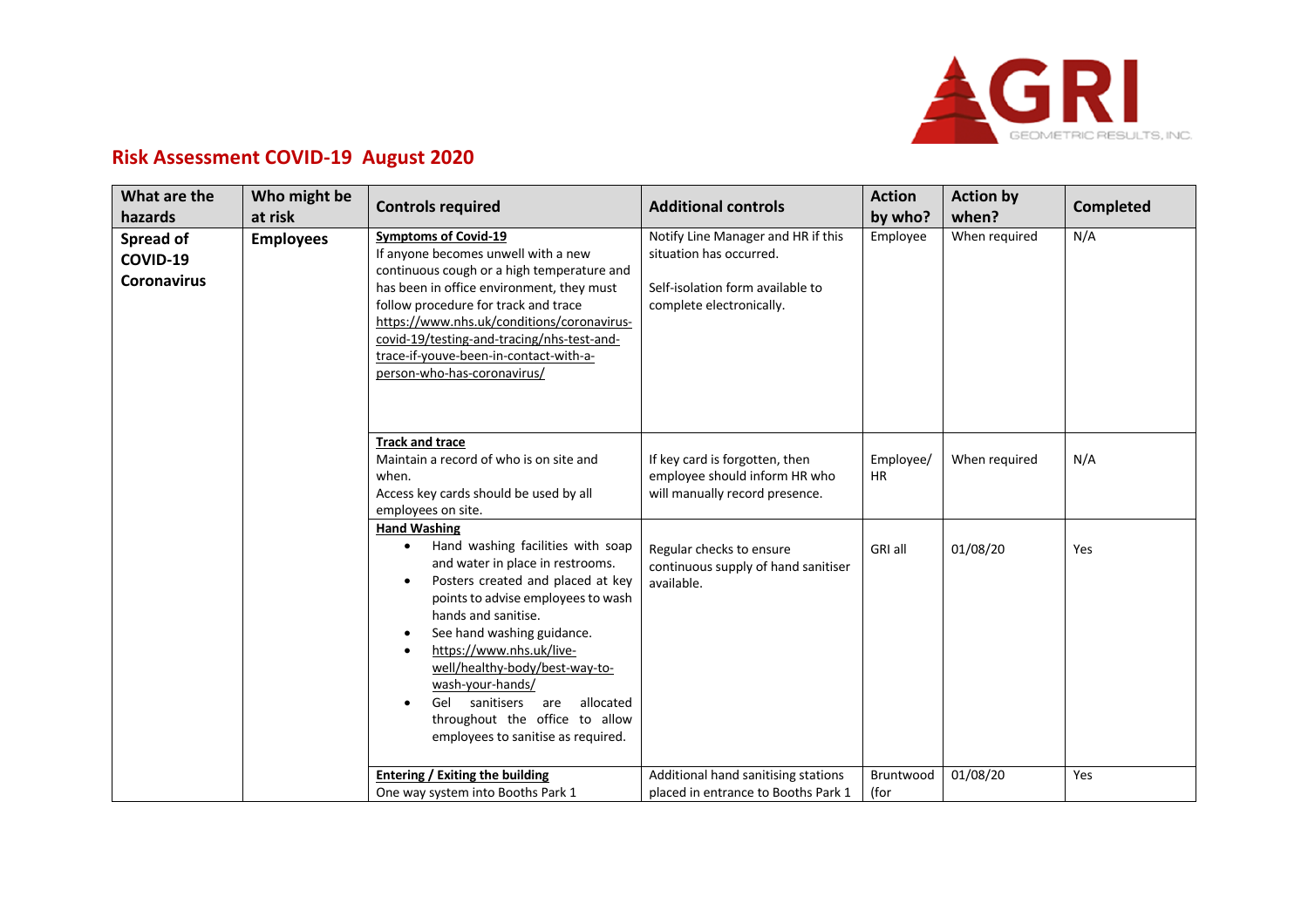

| <b>Shared facilities</b><br>Bruntwood<br>01/08/20<br>Toilets - maximum two people at any one<br>Cleaning team will do regular<br>Yes<br>time, advised to wait outside if need to<br>cleaning of high touch areas in<br>toilets/ shared kitchen.<br>Shared kitchen area on floor 1 & floor $2 -$<br>some appliances will not be in use in order<br>Bruntwood<br>01/08/20<br>to minimise risk.<br>Yes<br>In the unlikely event that this is not<br>14/08/20<br>GRI all<br><b>Workstations</b><br>Workstations assigned to an individual and<br>possible, cleaning products are<br>not shared with others.<br>available for employees to clean<br>down workstation / any shared<br>equipment before and each use<br>ready for the next occupant.<br>Screens installed between workstations<br>Where no screen provided,<br>employees will face away from<br>where it is not possible to move<br>each other and work back to back.<br>workstations further apart.<br>Additional drink / eating facilities to<br>GRI all<br>01/08/20<br>Kitchen / breakout facilities<br>Yes<br>Social distancing to be adhered to in kitchen<br>be set up in designated meeting<br>areas.<br>room.<br>Signage details the maximum number of<br>Employees encouraged to use only<br>occupants in the area at any one time<br>one of the designated areas. | Main staircase to be used to go up<br>through the building.<br>Floor markings indicate direction to<br>walk<br>Exit via the staircase at the back<br>down through the vacant suite (as<br>signposted) | and spread throughout shared<br>areas of building.<br>Floor markings and posters indicate<br>one-way system and location of<br>hand sanitisers. | Knutsford<br>offices) |  |
|--------------------------------------------------------------------------------------------------------------------------------------------------------------------------------------------------------------------------------------------------------------------------------------------------------------------------------------------------------------------------------------------------------------------------------------------------------------------------------------------------------------------------------------------------------------------------------------------------------------------------------------------------------------------------------------------------------------------------------------------------------------------------------------------------------------------------------------------------------------------------------------------------------------------------------------------------------------------------------------------------------------------------------------------------------------------------------------------------------------------------------------------------------------------------------------------------------------------------------------------------------------------------------------------------------------------------------------|-------------------------------------------------------------------------------------------------------------------------------------------------------------------------------------------------------|-------------------------------------------------------------------------------------------------------------------------------------------------|-----------------------|--|
|                                                                                                                                                                                                                                                                                                                                                                                                                                                                                                                                                                                                                                                                                                                                                                                                                                                                                                                                                                                                                                                                                                                                                                                                                                                                                                                                      |                                                                                                                                                                                                       |                                                                                                                                                 |                       |  |
|                                                                                                                                                                                                                                                                                                                                                                                                                                                                                                                                                                                                                                                                                                                                                                                                                                                                                                                                                                                                                                                                                                                                                                                                                                                                                                                                      |                                                                                                                                                                                                       |                                                                                                                                                 |                       |  |
|                                                                                                                                                                                                                                                                                                                                                                                                                                                                                                                                                                                                                                                                                                                                                                                                                                                                                                                                                                                                                                                                                                                                                                                                                                                                                                                                      |                                                                                                                                                                                                       |                                                                                                                                                 |                       |  |
|                                                                                                                                                                                                                                                                                                                                                                                                                                                                                                                                                                                                                                                                                                                                                                                                                                                                                                                                                                                                                                                                                                                                                                                                                                                                                                                                      |                                                                                                                                                                                                       |                                                                                                                                                 |                       |  |
|                                                                                                                                                                                                                                                                                                                                                                                                                                                                                                                                                                                                                                                                                                                                                                                                                                                                                                                                                                                                                                                                                                                                                                                                                                                                                                                                      |                                                                                                                                                                                                       |                                                                                                                                                 |                       |  |
| Encourage use of eating outside (weather<br>Aim to use and retain own<br>crockery / cutlery<br>permitting)                                                                                                                                                                                                                                                                                                                                                                                                                                                                                                                                                                                                                                                                                                                                                                                                                                                                                                                                                                                                                                                                                                                                                                                                                           |                                                                                                                                                                                                       |                                                                                                                                                 |                       |  |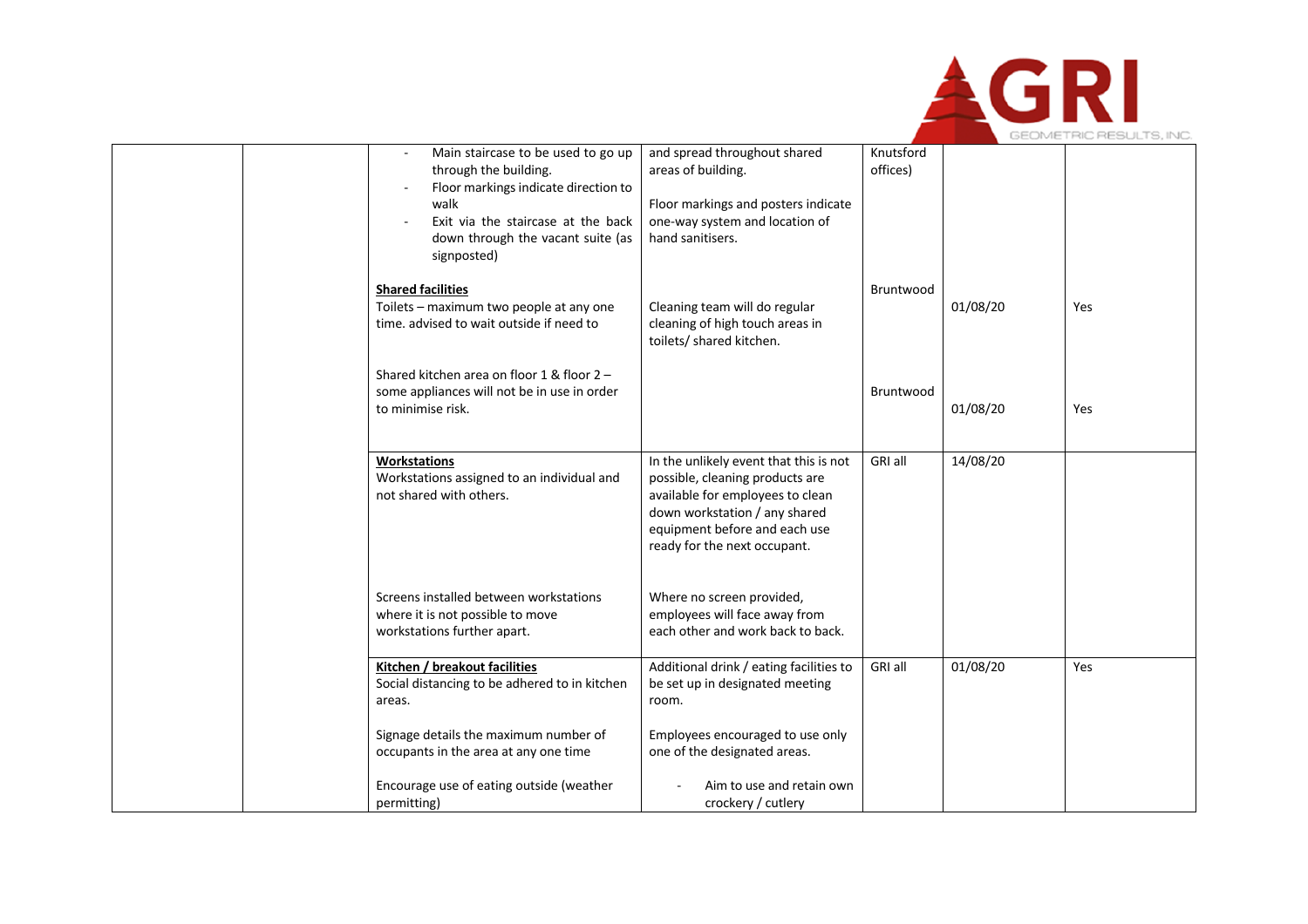

|                                                                                                       | Table and chair space reallocated to ensure<br>for social distance ruling                                                                                                                                                                                                                                                                     | Avoid making drinks for<br>others<br>Wipe down after each use<br>kitchen facilities such as<br>kettle, fridge handles,<br>vending machines                                                                                     |                                |          |            |
|-------------------------------------------------------------------------------------------------------|-----------------------------------------------------------------------------------------------------------------------------------------------------------------------------------------------------------------------------------------------------------------------------------------------------------------------------------------------|--------------------------------------------------------------------------------------------------------------------------------------------------------------------------------------------------------------------------------|--------------------------------|----------|------------|
|                                                                                                       | <b>Meeting rooms</b><br>Signage confirming maximum number of<br>people allowed in each room in line with<br>social distancing guidelines                                                                                                                                                                                                      | Hand sanitiser available in all<br>meeting rooms.<br>Employees encouraged to keep<br>meeting room use to a minimum.                                                                                                            | <b>GRI all</b>                 | 01/08/20 | <b>YES</b> |
|                                                                                                       | <b>HVAC systems</b><br>All supply and extract ventilation systems<br>will remain operational however, no<br>recirculation will be used. This will allow the<br>space to be well ventilated                                                                                                                                                    | Where available opening windows<br>should be encouraged.                                                                                                                                                                       | Bruntwood                      | 01/08/20 | Yes        |
|                                                                                                       | <b>Mental Health</b><br>Management will promote mental health &<br>wellbeing awareness to staff during the<br>Coronavirus outbreak and will offer<br>whatever support they can to help<br>Reference -<br>https://www.mind.org.uk/information-<br>support/coronavirus-and-your-wellbeing/<br>www.hseni.gov.uk/stress<br>healthassuredeap.co.uk | Communication via GRI portal and<br>various communications<br>throughout the month.<br>We also promote 24HrEmployee<br>assistance programme.<br>We have e- learning training<br>modules that cover mental health<br>wellbeing. | GRI all                        | 01/08/20 | N/A        |
| Vulnerable<br>groups: pregnant<br>workers, those<br>with existing<br>underlying health<br>conditions. | Review on individual case basis any<br>adjustments or additional measures that<br>may need to be implemented or considered                                                                                                                                                                                                                    | Check regularly for any updates on<br>government guidance for<br>vulnerable groups.                                                                                                                                            | Line<br>Manager /<br><b>HR</b> |          | N/A        |
| <b>Visitors</b>                                                                                       | Visitors are advised not to attend GRI<br>offices.                                                                                                                                                                                                                                                                                            | If unavoidable, advise visitor about<br>social distancing in advance by                                                                                                                                                        | GRI all                        |          | N/A        |